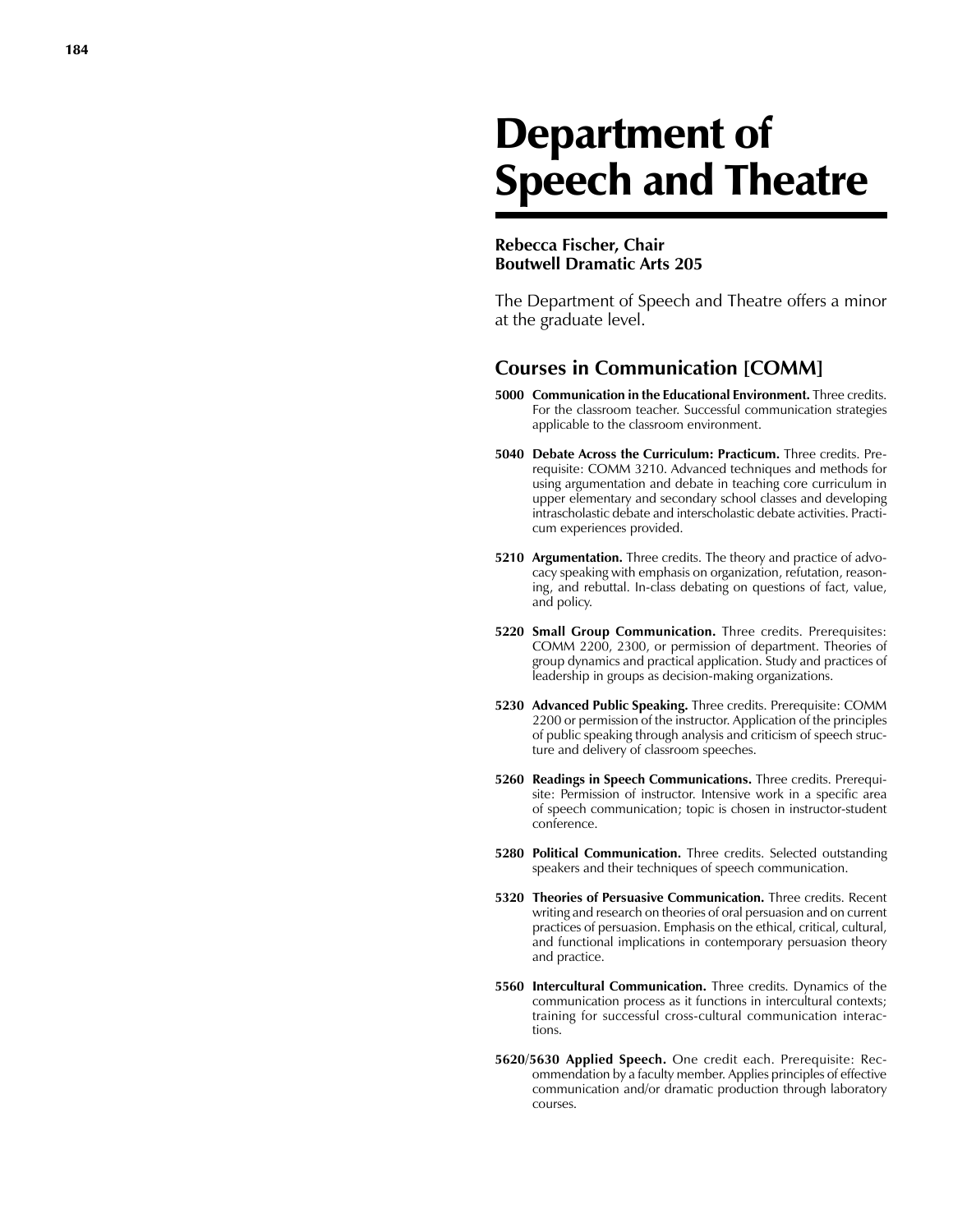- **5710 Senior Seminar in Speech Communication.** Three credits. Intensive investigation of the major research methodologies in speech communication, presentation of senior projects, and a synthesis of the speech communication discipline.
- **5800 Special Topics in Speech Communication.** One to three credits. Designed to meet individual and group needs for advanced study in speech communication. Topic to be determined at time of scheduling. A maximum of six semester hours may be applied toward a degree.

### **Courses in Communication Disorders [CDIS]**

- **5000 Language Development, Speech, and Literacy.** Two credits. Introduces development of language, language production, and language perception, and how these processes are related to literacy development. Stages of language development, reading acquisition, word recognition, and language and reading disorders.
- **5250 Speech and Language Development.** Three credits. Child speech and language acquisition from birth to seven years of age. Emphasis on normal linguistic development.
- **5260 Language Acquisition and Analysis.** Three credits. Study of language development and procedures for analyzing child language. Semantic, syntactic, and pragmatic development will be explored through examining child language transcripts.
- **5800 Speech and Language Disorders in the Adult Population.** Three credits. Overview of the impact of age on communication. Identification and remediation of communication problems associated with the aging process.

## **Courses in Dance [DANC]**

- **5010 Dance Performance II.** One credit. All aspects of concert planning and production as performer and crew member. May be taken for two semesters.
- **5100 Choreography I.** Three credits. Prerequisite: PHED 2080 or equivalent. Exploration of movement, technique sequences, and choreographic forms; basic elements of Labanotation.
- **5120 Dance Therapy.** Three credits. The use of movement in helping to reduce physiological, psychological, and sociological aberrations. Designed to help the classroom teacher or specialist working with children who have these problems.
- **5130 Dance for the Theatre.** Three credits. Prerequisites: PHED 1010, 1020, 2160, 2180, and 2190 or equivalent. Techniques of dance for musicals, comedies, opera, television, and stage and choreography for these forms.
- **5160 Advanced Ballet Individual Study, Solo and Ensemble Performance.** Three credits. Refine and polish ballet skills at the advanced level leading to performance in classical and contemporary styles.
- **5170 Advanced Ballet Individual Study and Choreography.** Three credits. Concentrates on choreography for solo and ensemble performance in both classical and contemporary styles.
- **5700 Skills and Techniques of Teaching Rhythmic Activities.** Three credits. (Same as PHED 5700.) Various dance forms, methods and materials, evaluative procedures, and experiences in teaching all forms of dance to students at the K-12 level.
- **5760 Choreography II.** Three credits. Exploration of choreographic techniques to develop an original group dance and the execution of plans for costumes, lighting, and makeup.
- **5770 Advanced Modern Dance.** Three credits. Prerequisite: PHED 2080 or equivalent. Techniques, choreography, and various aspects of Labanotation for the experienced dancer and choreographer.

## **Course in Organizational Communication [ORCO]**

**5240 Organizational Communication.** Three credits. Emphasis on communication problems in contemporary organizations and ways and means of resolving such problems.

## **Courses in Theatre [THEA]**

- **5100 Special Effects Make-up.** Three credits. Prerequisites: THEA 3100 or permission of instructor. Orientation to special effects makeup design, techniques and design realization through make-up projects, and research for various performance venues with a focus on student career and portfolio development.
- **5220 Theatrical Costume Design for Arts and Entertainment.** Three credits. Prerequisite: THEA 3200 or permission of instructor. Costume design in the performing arts; an orientation to the costume application of design and development principles through costume design projects developed through research for various performance venues with a focus on student career and portfolio development.
- **5240 Theatrical Costume History.** Three credits. Prerequisite: THEA 3200 or permission of instructor. An advanced course incorporating all aspects of costume production in the performing arts focusing on historical research, historical reproduction methods, construction design, resource management, creative problem solving, and portfolio and resume development. Laboratory hours required.
- **5290 Topics in Theatrical Costume.** One to three credits. Prerequisite: THEA 3200 or permission of instructor. Designed to meet individual and group needs for advanced study in theatrical costume. Topic to be determined at time of scheduling.
- **5300 Scene Design.** Three credits. Prerequisites: THEA 2110 or permission of instructor. Lecture and practical experience in planning and designing stage settings. Emphasis on forms and styles of scenery, historical period research, designers, and new theatrical materials, methods, and techniques. Major projects in set design. Laboratory hours and/or crew requirement.
- **5350 Advanced Scenic Design.** Three credits. Prerequisites: THEA 2110 and 3300 or permission of instructor. Advanced methods and theories of scenic design. Strong emphasis on practical projects, the design process, and critical methods of study. Components on design history and theory/criticism.
- **5390 Topics in Scenography.** One to three credits. Prerequisites: THEA 2110 and permission of instructor. Designed to meet individual and group needs for advanced study in theatre. Topic to be determined at time of scheduling. A maximum of six semester hours credit may be applied toward a degree.
- **5400 Stage Lighting.** Three credits. Lectures and practical experience in methods and techniques. Emphasis on developing plots through knowledge of electricity, circuitry, instrumentation, and control